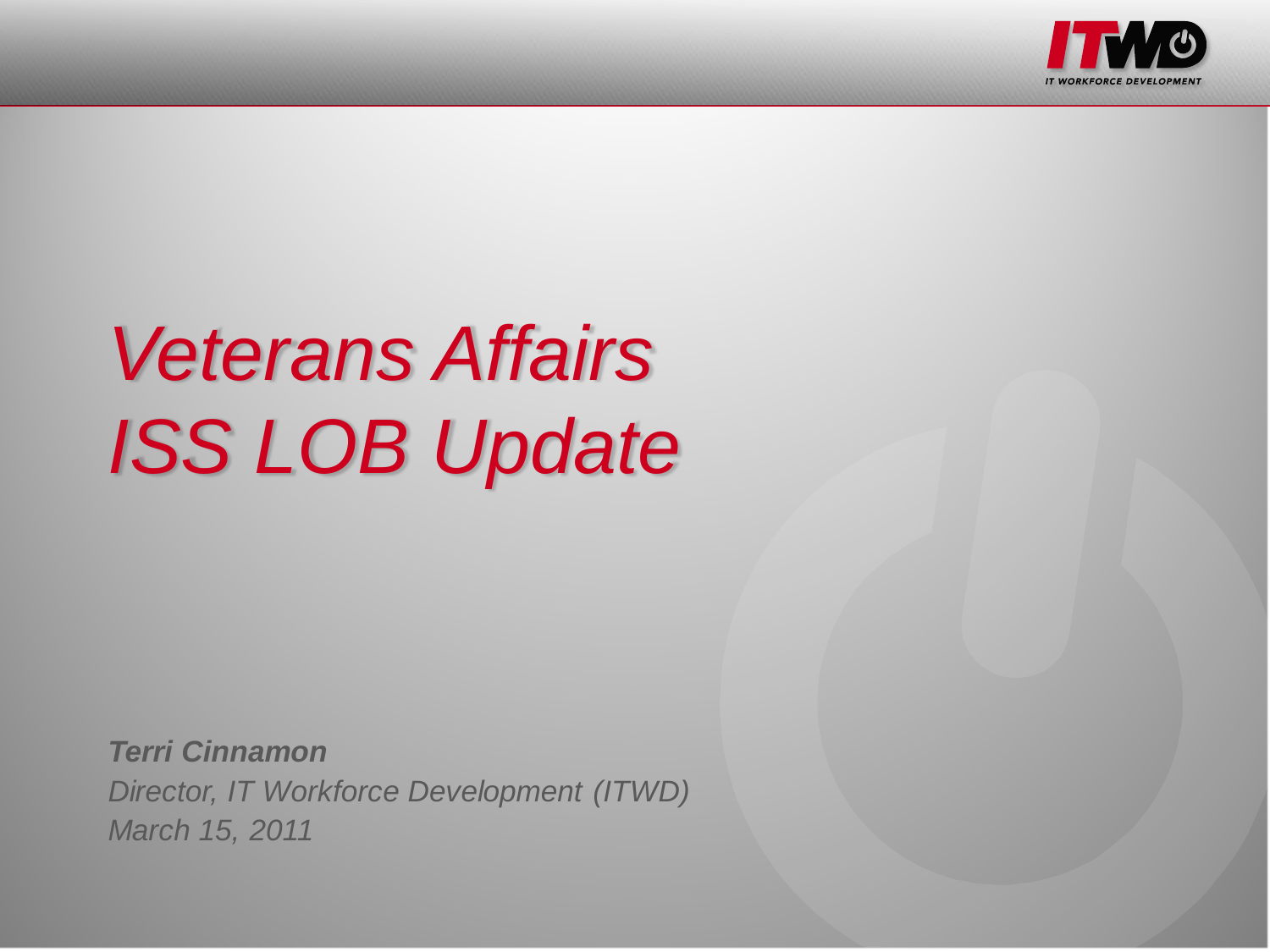

# *Introductions*

- *Terri Cinnamon*
	- *Director, IT Workforce Development (ITWD)*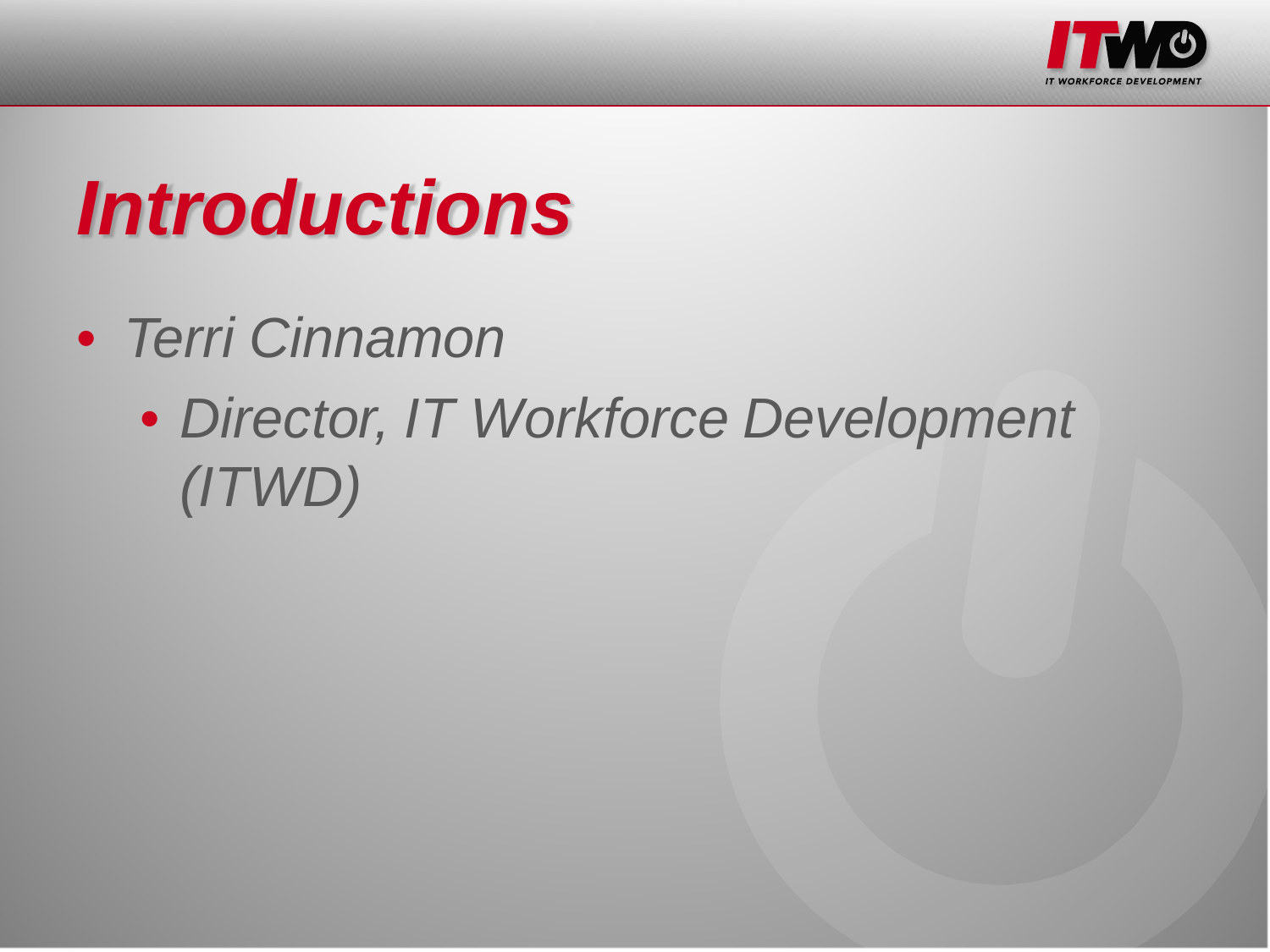

# *Agenda*

- *ITWD Vision and Mission*
- *Capabilities*
- *TIER 1 LOB Proposed Service Offerings*
	- *Awareness Training*
- *TIER 2 LOB Offerings* – *Role Based Training*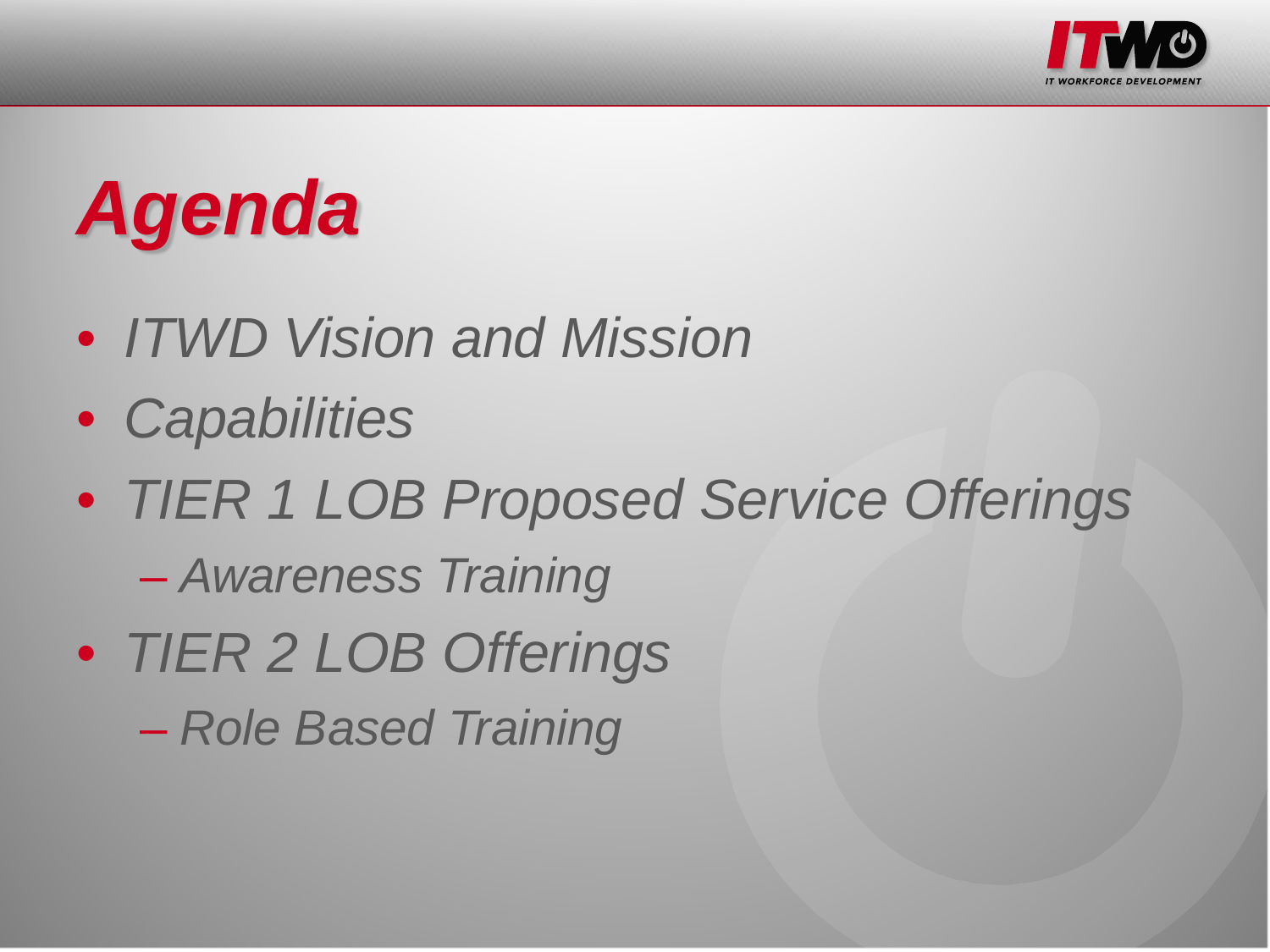

### *ITWD - Vision*

#### *Developing VA's IT workforce by creating an environment of learning excellence*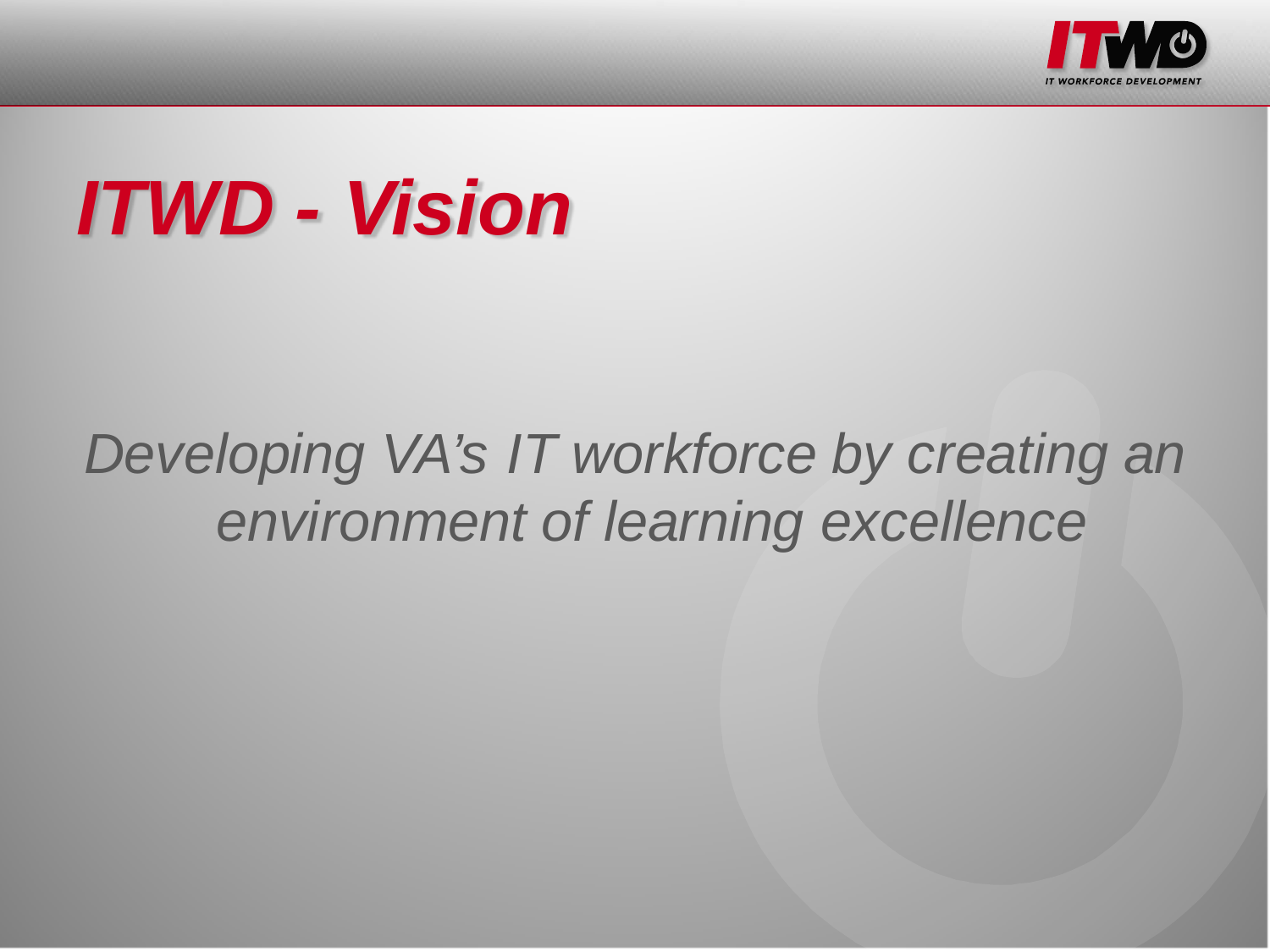

# *ITWD - Mission*

*Preparing VA's IT professionals to better serve our nation's Veterans through the delivery of targeted, competency based skills and development programs*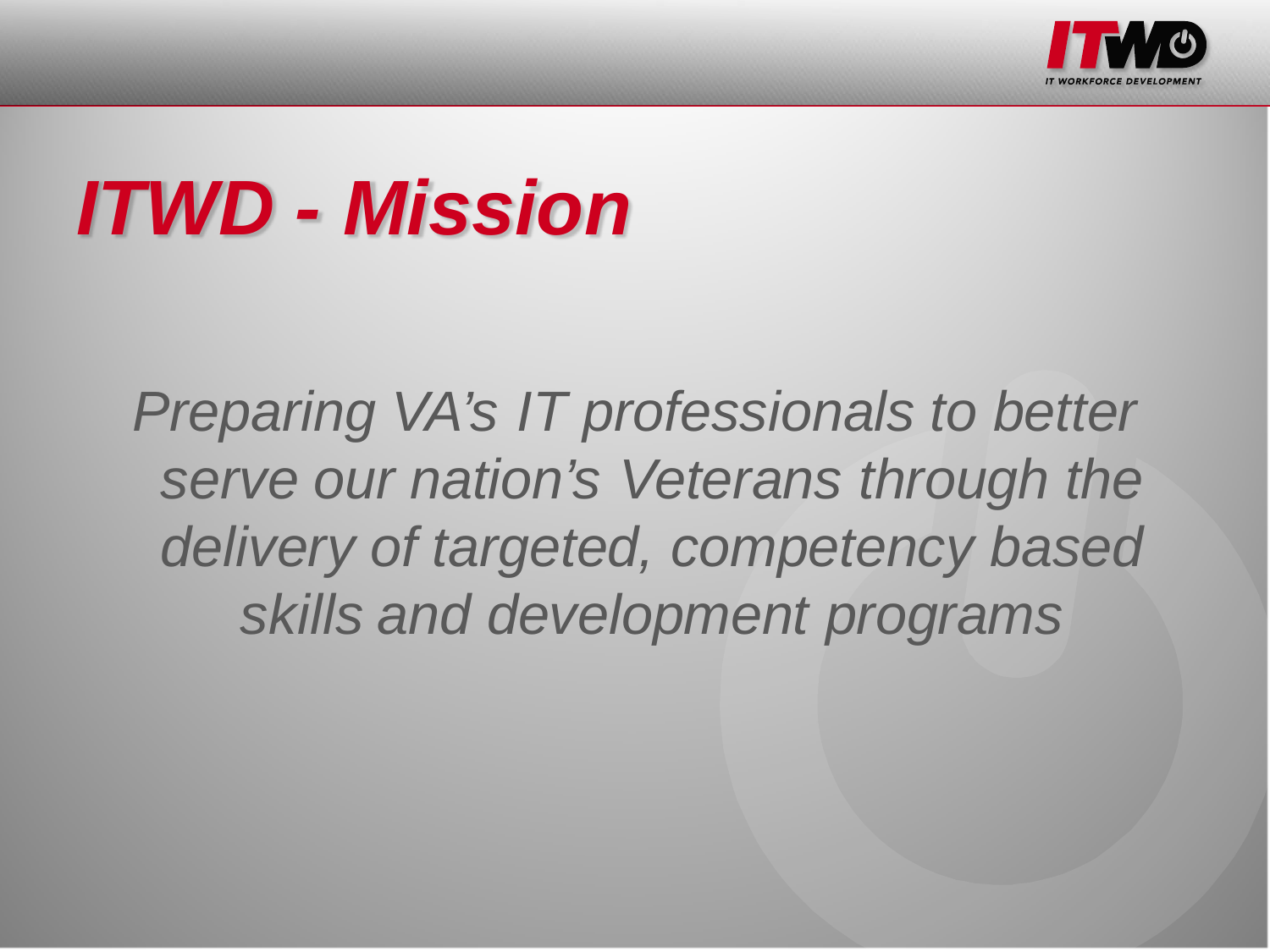

# *INFOSEC and Privacy Awareness Course*

- *This course is our primary Tier 1 product offering*
	- *Over 400,000 completions annually in VA*
	- *Multiple modalities*
	- *Ported to Department of Treasury*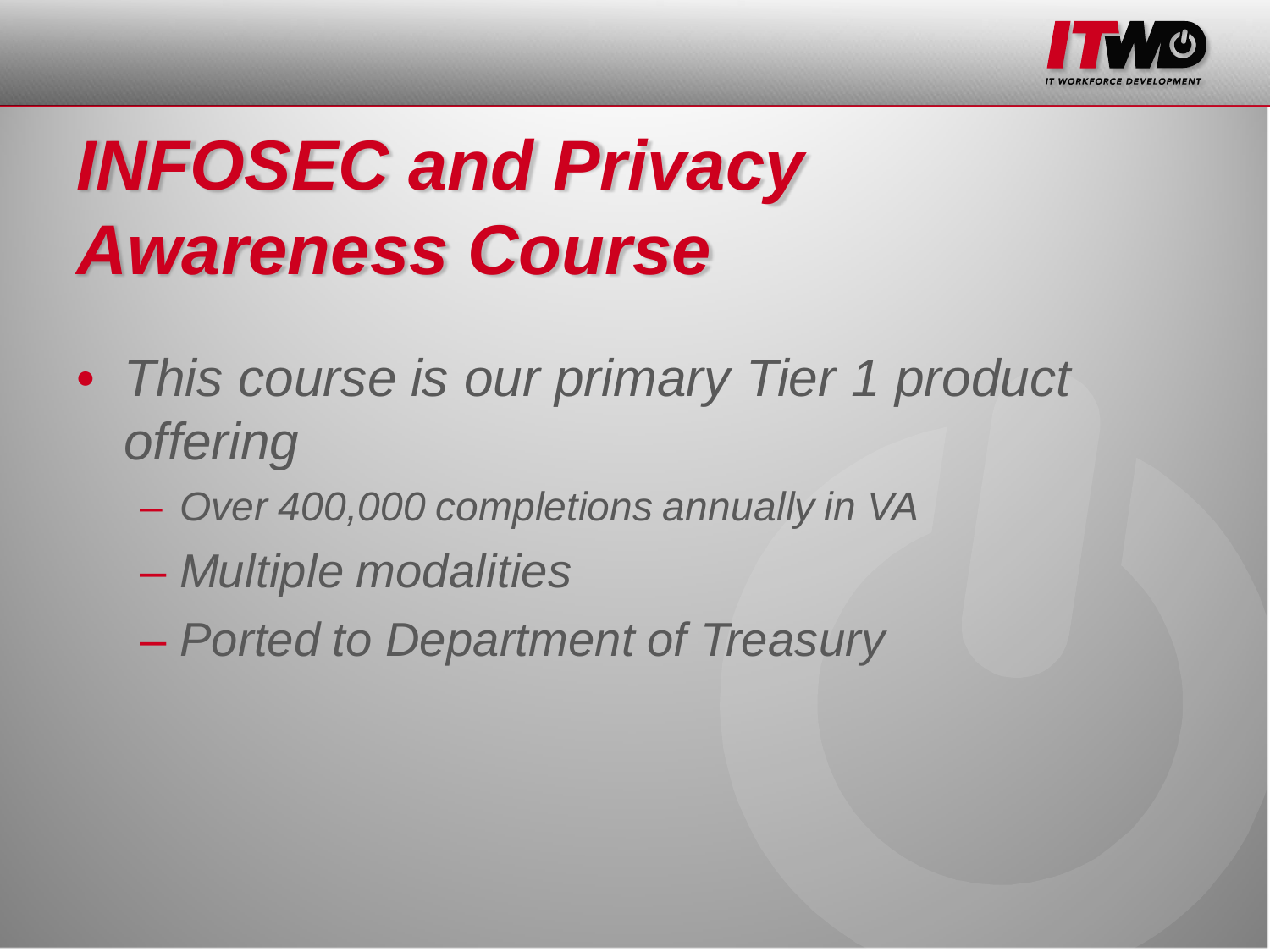

# *Tier 1 LOB – Awareness Training*

- *Presentation to DHS in January 2011*
	- *Option 1*
		- *Provide previously developed VA courses which will be packaged as is for customers to host via their own Learning Management System (LMS) or offer as a standalone product*
	- *Option 2*
		- *Work with customer Subject Matter Experts (SMEs) to customize an existing VA course and package it for the customer*
	- *Option 3 (Future capability)*
		- *Full-service option, which will offer customization, LMS hosting, and compliance reporting*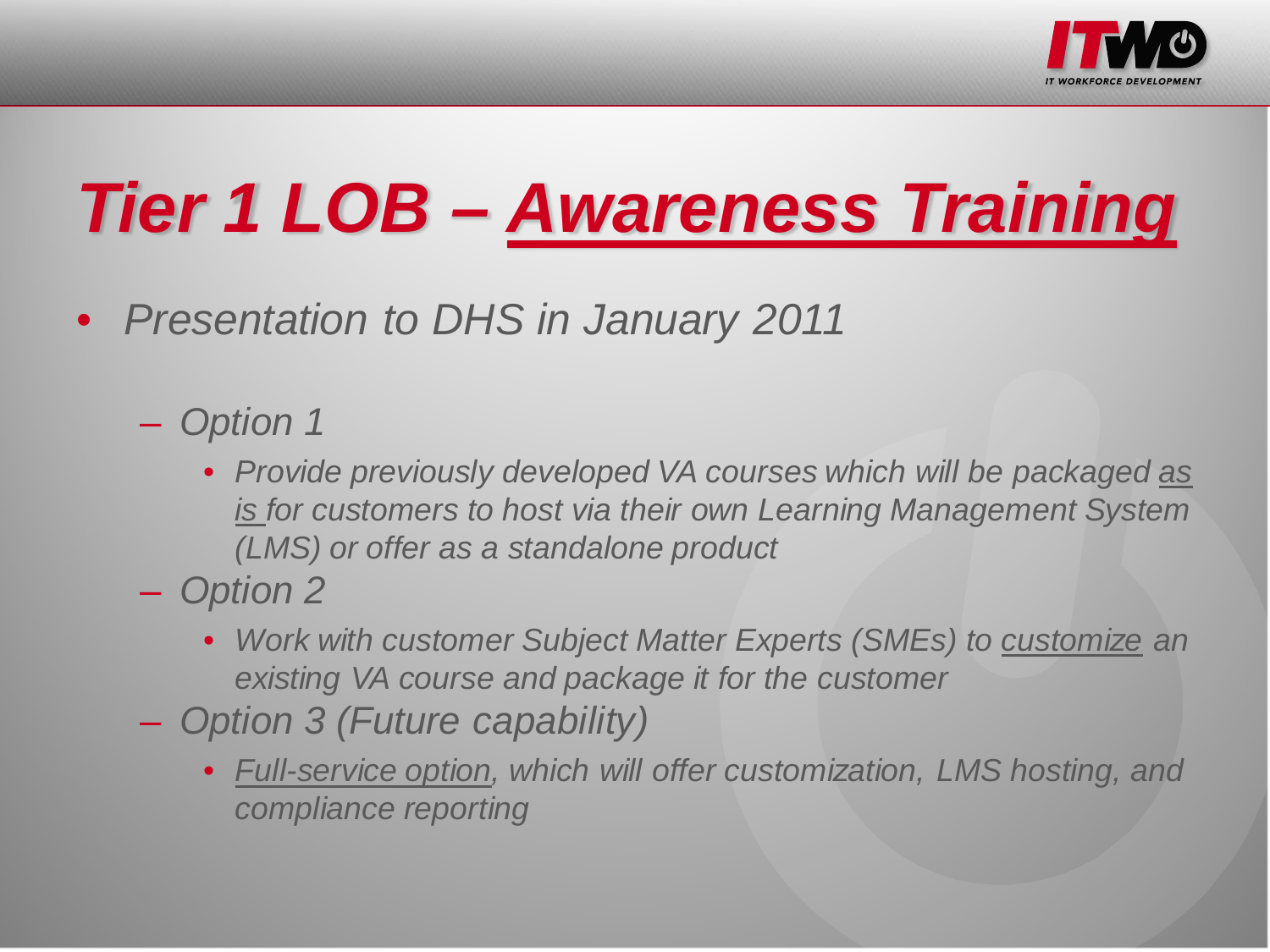

# *Tier 1 LOB – Awareness Products*

- *Design services*
- *Library of successful products for modification and reuse*
- *Production services*
	- *Posters*
	- *Brochures*
	- *Web campaigns*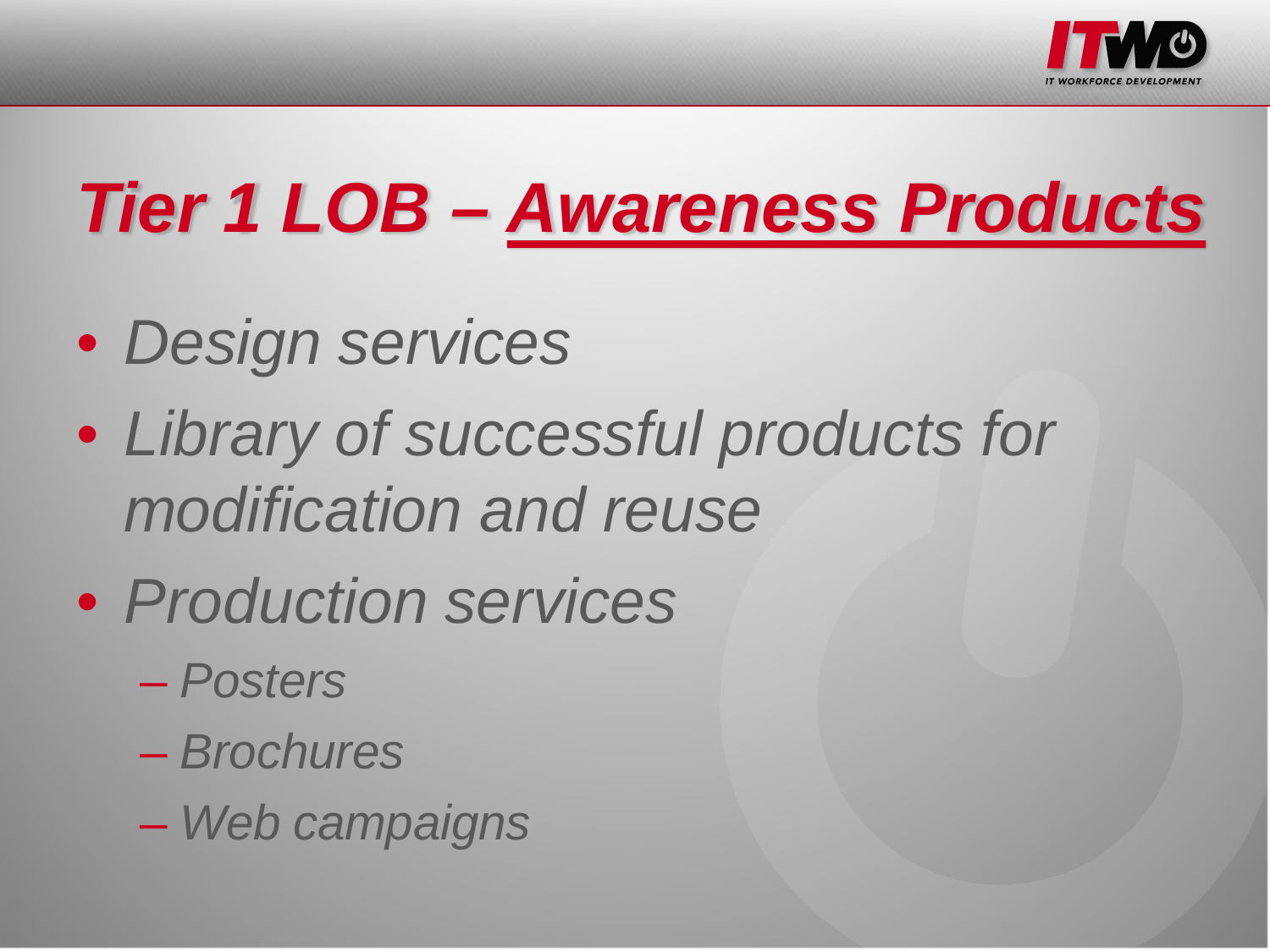

# *Tier 2 LOB – Role Based Training*

- *Courses are web-based training (WBT)*
- *Content is based on widely-accepted best practices in cyber security, as set forth in federal law, regulation, and NIST cyber security guidance*
- *Courses are mandatory to meet the annual awareness training for role-specific staff as required by NIST SP 800- 16*
- *Learners are given a pre-test, varied knowledge checks between lessons and a post-test, which they must achieve a 80% or better to receive credit*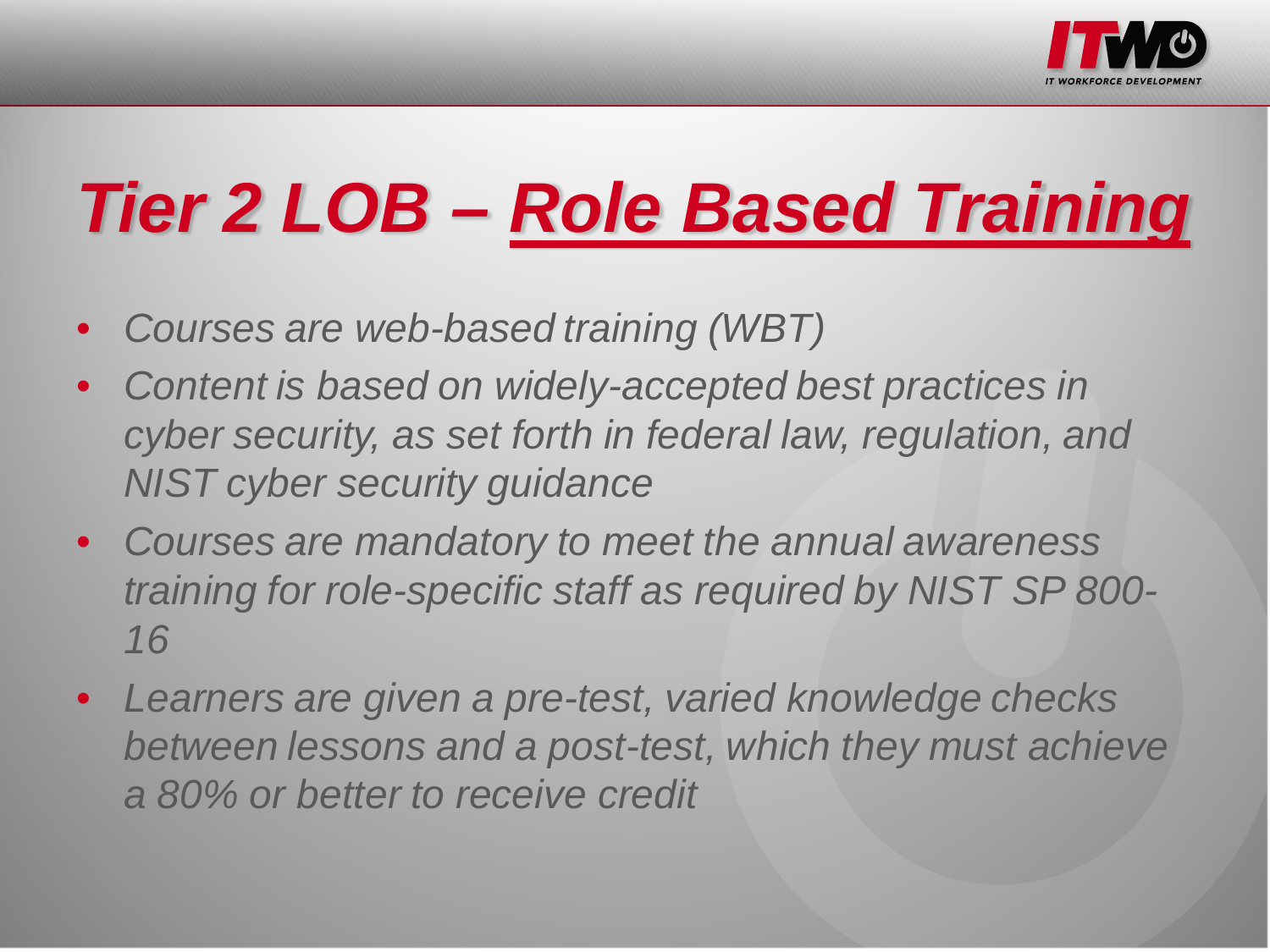

# *Tier 2 LOB – Role Based Training*

- *VA identified the following specific roles as the target audience and currently has training available in the VA LMS:*
	- *IT Project Managers*
	- *Executives and Chief Information Officers (CIOs)*
	- *IT Acquisition Personnel (Contracting Officers and Contracting Officers Technical Representatives)*
	- *Research and Development staff*
	- *Human Resources Staff*
	- *Health Care Professionals*
	- *IT Staff and Software Developers*
	- *Network, Database and Systems Administrators*